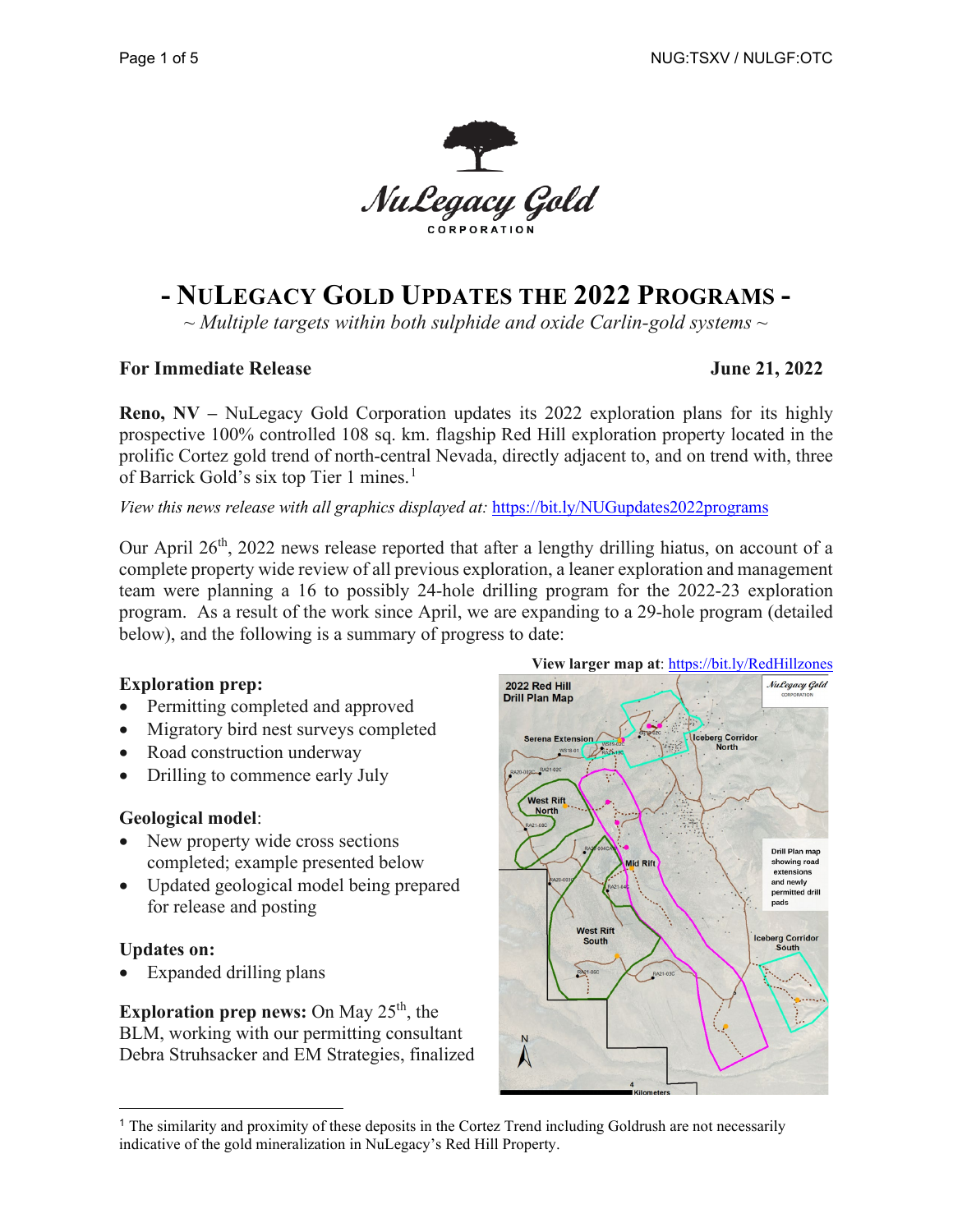and approved our work plans to construct 27 drill pads and 12.1 km of roads within our approved 115.7 acres of allowable disturbance.

Our long-associated road and pad builders Legarza Exploration, LLC commenced construction on June 1 and access to the first set of holes is completed; when the entire road and pad building is completed Legarza will leave a skeleton crew for maintenance.

One of our best drilling contractors offered a Foremost MPD-1500 RC (reverse circulation) drill rig which can drill to 1,500 feet. However, we elected to wait for a more powerful RD10 RC rig, which is expected later this month, as most of our RC holes are targeted to drill to 2,000 feet.

**Geological model news:** A comprehensive review of the geological model was completed to include the substantial increase in data generated from processing and interpreting the elevenhole 2020-21 drilling program. A detailed graphic summary of the full analysis of that remodeling is being prepared for posting to our website, meanwhile we present the new Property (wide) Geology cross-section, and West Rift and Mid Rift drill target cross-section below with links to larger versions.

## **Property wide cross-section:** <https://bit.ly/NUGpropertycrosssection>



Drilling essentially all targets with core during the 2020-21 deep drilling programs provided the structural interpretations which have allowed the careful and precise geo-model construction. We will now use more RC (reverse circulation) drilling to 'find the gold' following up with core to 'confirm the grades'.

There are also multiple targets of 'high grade' sulphide Carlin-gold systems in both the West Rift (North and South zones) and the Mid Rift as well as the established nearer surface oxide Carlin-gold system target in the Iceberg-Serena corridor.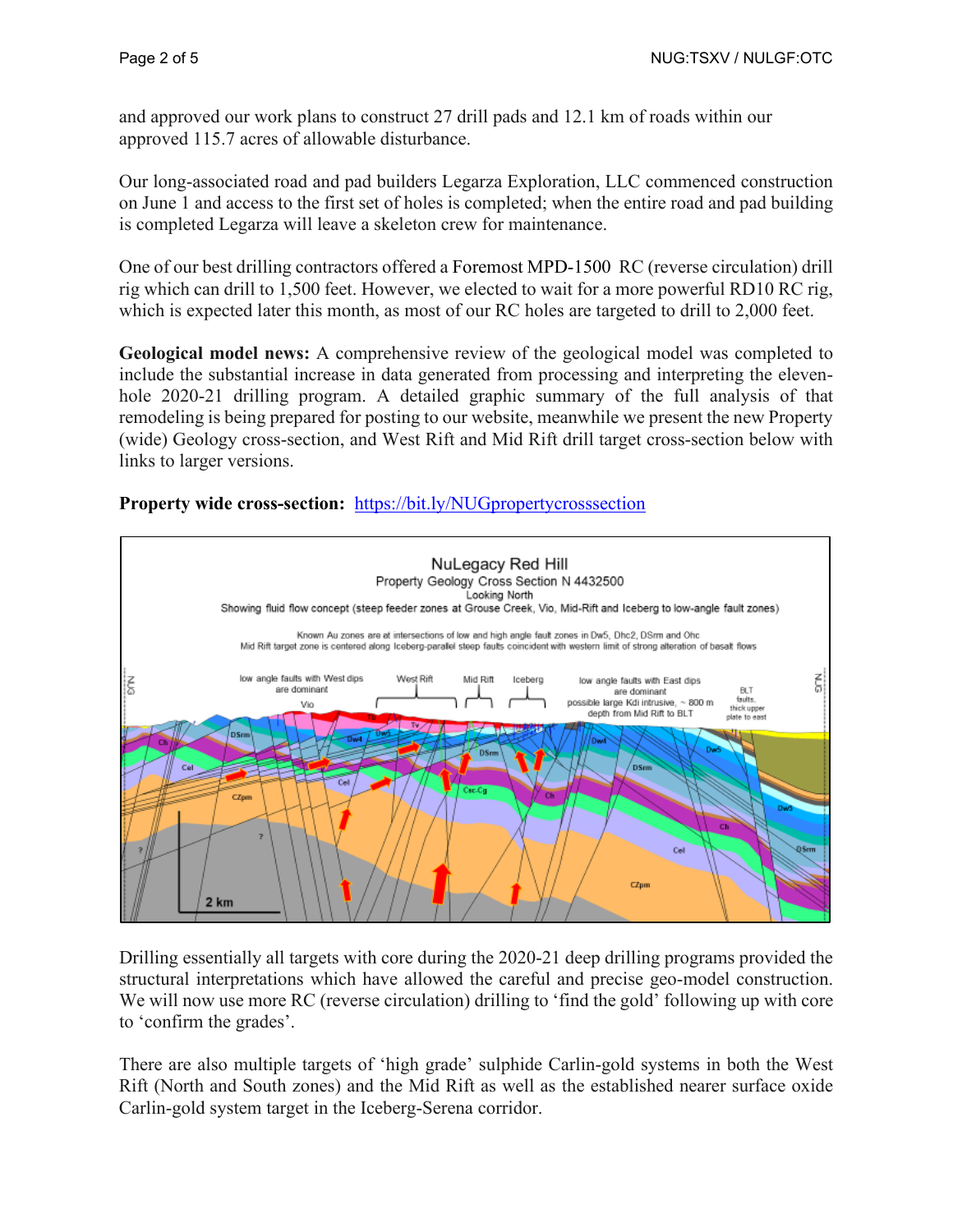

# **West & Mid Rift target cross-section**:<https://bit.ly/westandmidrift>

The Mid Rift targets are within an apparent narrow uplifted corridor of Paleozoic rocks<sup>[2](#page-2-0)</sup> with more electrically conductive (altered) rocks on either side as defined by CSAMT geophysics. It correlates directly with a 150 meter wide zone of north-northwest trending, steep dipping faults (central to a Yeti-type fault that we've named Migo - Tibetan for "wild man") that is parallel to the Iceberg fault, and anticipated to be another steep feeder fault for gold mineralization.

This fault should intersect the low-angle west dipping gold-controlling Central Mineralized Zone (CMZ) fault that mineralized the Iceberg corridor and several other similar related faults at depth. The existing Iceberg (to the east) and Rift drilling (to the west) to date suggests moderate to thick sequences of the favorable Wenban Unit 5 and Roberts Mountain host rocks will be present along this target zone.

The Phase 1 Serena Extension drilling is designed to 'fill in' several 100-meter 'gaps' in the Serena-North zone and particularly, the western most of these three holes will determine if the highest grade on the property to date (16.9 grams gold/ton over 8.7 meters - Serena 18-02 - see news release dated Aug [27, 2018\)](https://nulegacygold.com/news/news-releases/nulegacy-gold-provides-exploration-update-on-serena-zone/) has continuity to the west along the Long fault. An additional Phase 2 hole is planned to extend the zone further west to connect mineralization along the current 400+ meter gap with WS19-02 (9.6 grams gold/ton over 5.2 meters - see news release dated [Feb 18, 2020\).](https://nulegacygold.com/news/news-releases/nulegacy-gold-drills-9.6-grams-gold-over-5.1-meters/)

**Expanded drilling plans:** Based on the substantially expanded/updated geological model we have permitted 27 drill pads including:

- West Rift 8 sites,
- Mid Rift 11 sites,
- Iceberg Corridor 4 sites covering the Serena to Western slope extension.

<span id="page-2-0"></span><sup>2</sup> Just as in the Goldrush.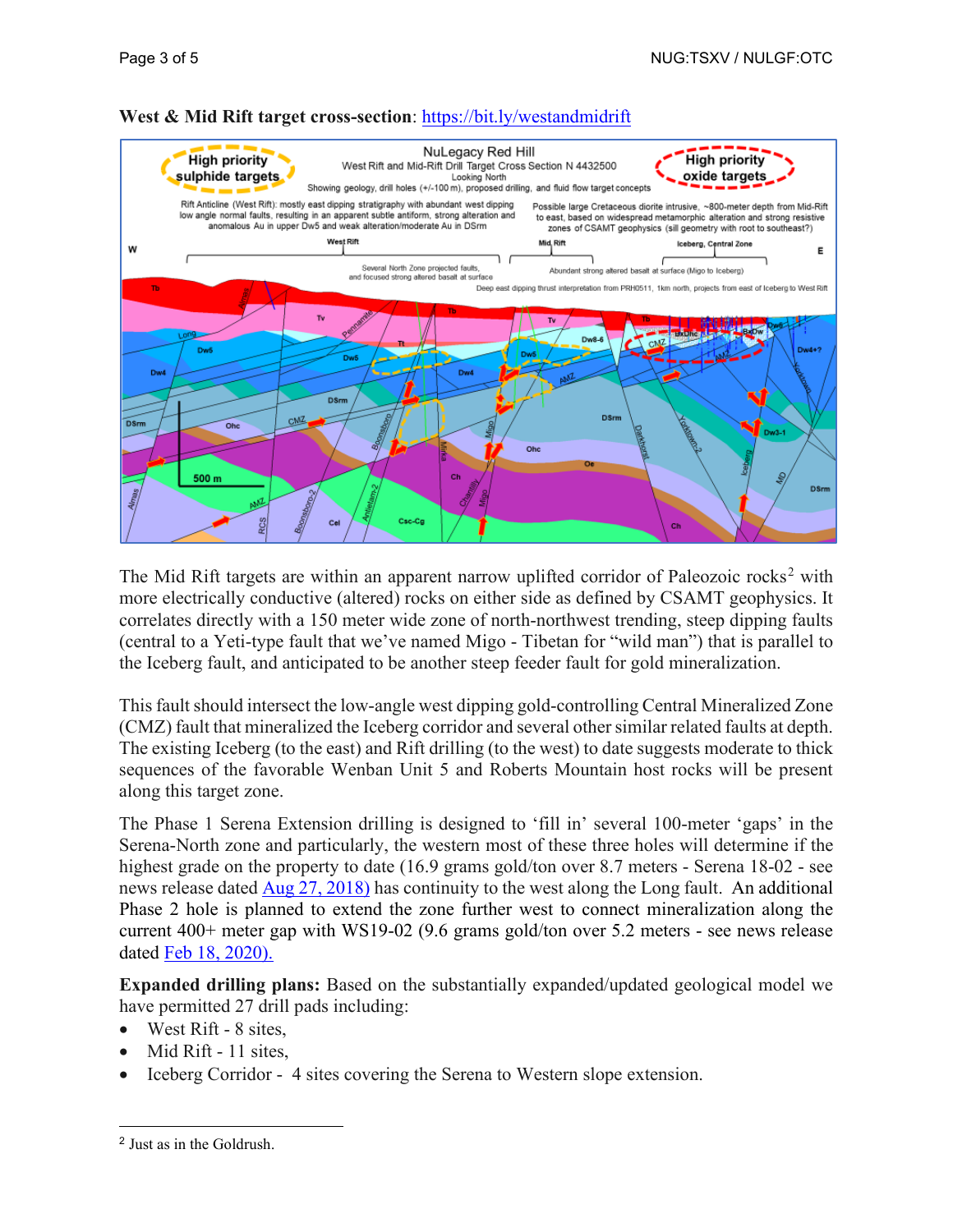To adequately explore these multiple targets and two types of deposits (high-grade sulphide Carlin-gold systems and modest grade near-surface oxide Carlin-gold systems) we are now planning 29 exploratory holes in three stages, with some final hole locations/directions subject to minor changes from the information obtained from the initial holes, for a total of  $\sim$ 55,000 feet or 16,700 meters and an approximate **direct drilling budget** of Cdn \$5.1 million.

For ease of managing the program (and discussion) the holes are broken into several stages with Stage 1 (summer and fall 2022) consisting of three phases totaling 19 holes as follows (see map below or larger map at link: [https://bit.ly/NUGdrillsitemap\)](https://bit.ly/NUGdrillsitemap).

Phase One: Six RC holes (10,400 feet RC) with three in the Mid Rift and three in the Serena Extension program.

Phase Two: Six holes (11,000 feet of RC and 1,200 of core-tails) with two in the West Rift, one each in the middle and south Mid Rift, one in the South Iceberg and one more in the Serena Extension zone.

Phase Three: Seven holes - exact locations and directions (not shown) are dependent on the information from the initial 12 holes.



#### **Phase One and Two drill hole locations:** <https://bit.ly/NUGdrillsitemap>

Stage two and three locations and geo-technical details will be provided as they are finalized and supporting graphics are developed.